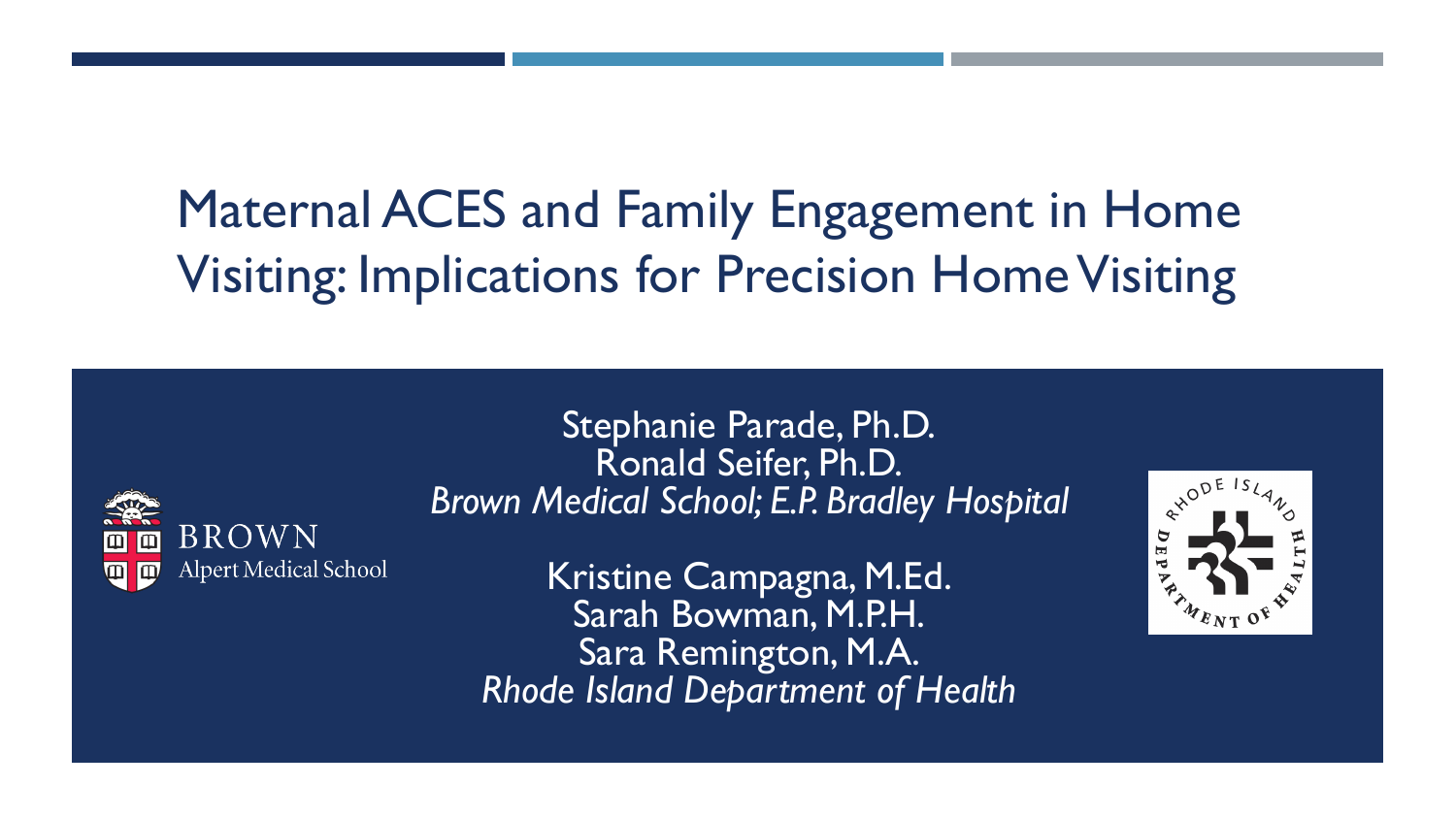

Child and Adolescent Health Measurement Initiative. Data Resource Center for Child and Adolescent Health. 2016 National Survey of Children's Health (NSCH) data query. Retrieved from [www.childhealthdata.org](http://www.childhealthdata.org/)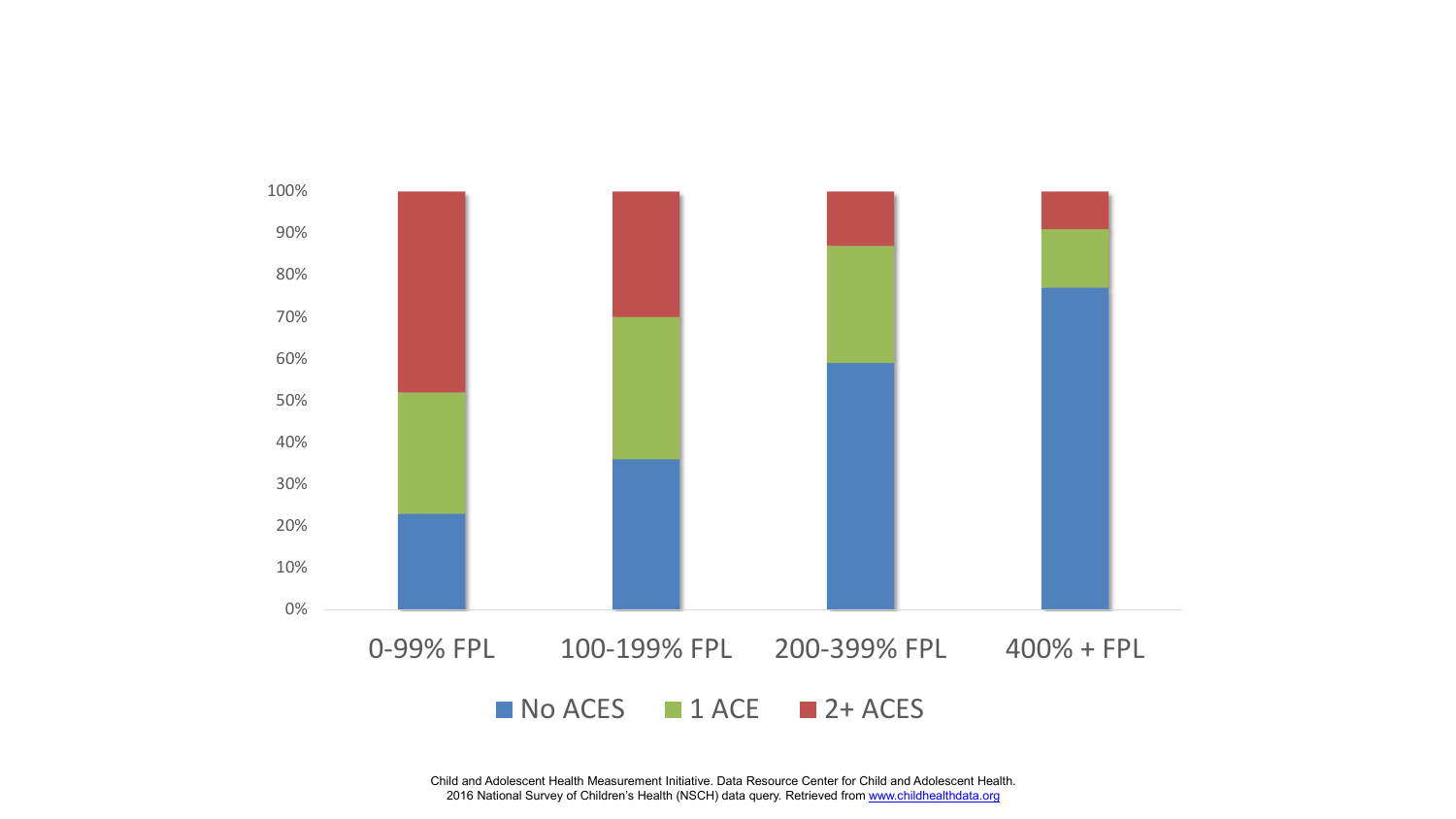## Research Questions

- Study 1: Are maternal ACES associated with family engagement in MIECHV home visiting (enrollment and retention)?
- Study 2: Is caregiver adversity (ACES/current stressors) associated with home visitor perceptions of family engagement?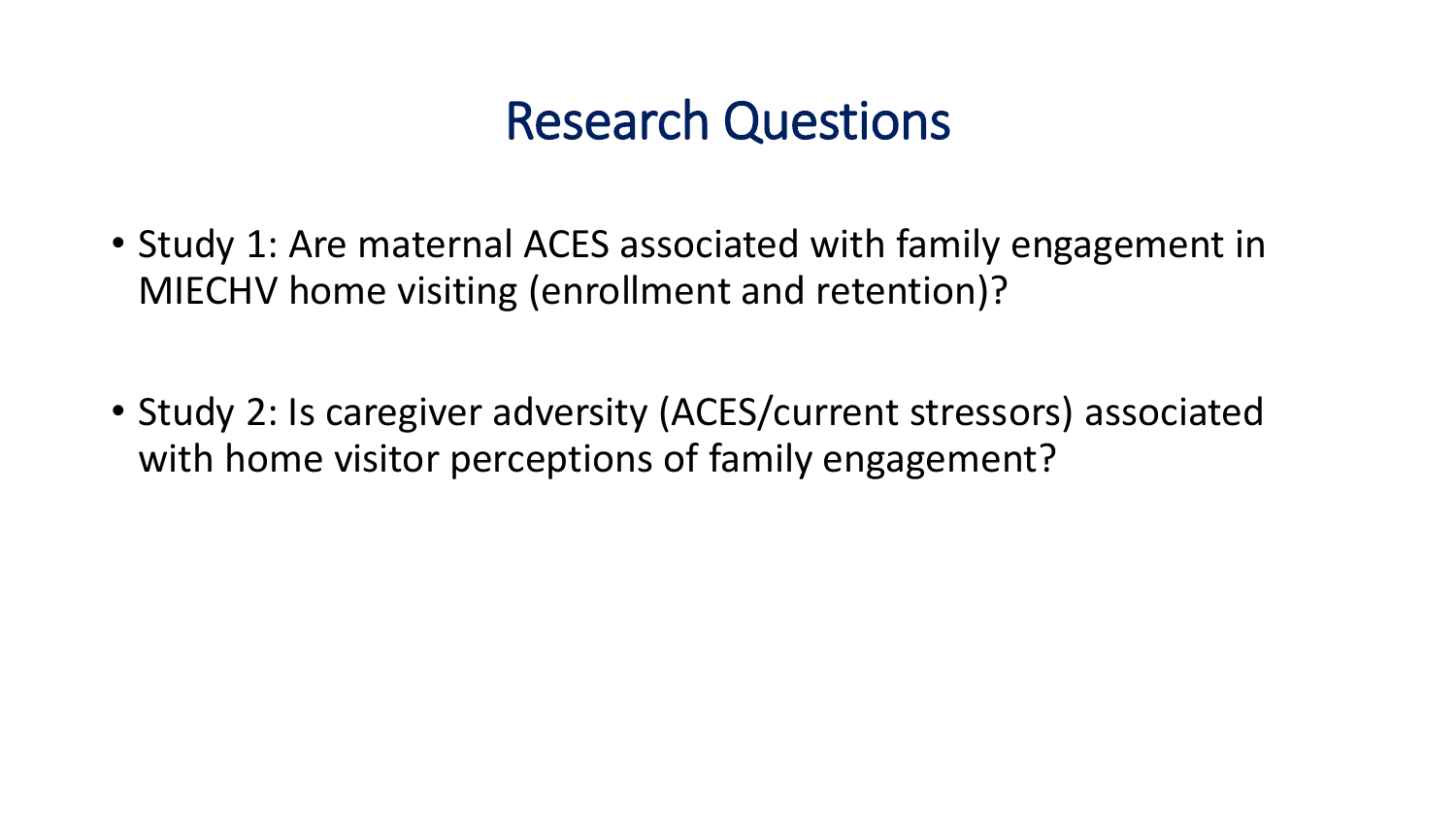# Study 1: Maternal ACES and Family Engagement Study

- **300 impoverished, racially and ethnically diverse families**
- **Recruited prenatally from WIC, all referred to RI Family visiting**
- **Prenatal period through 1 year postpartum**



- **Maternal reports** of ACES, perinatal stress, and emotional and behavioral functioning
- **Home visiting record review** to determine enrollment and retention
	- 111/295 (38%) enrolled in MIECHV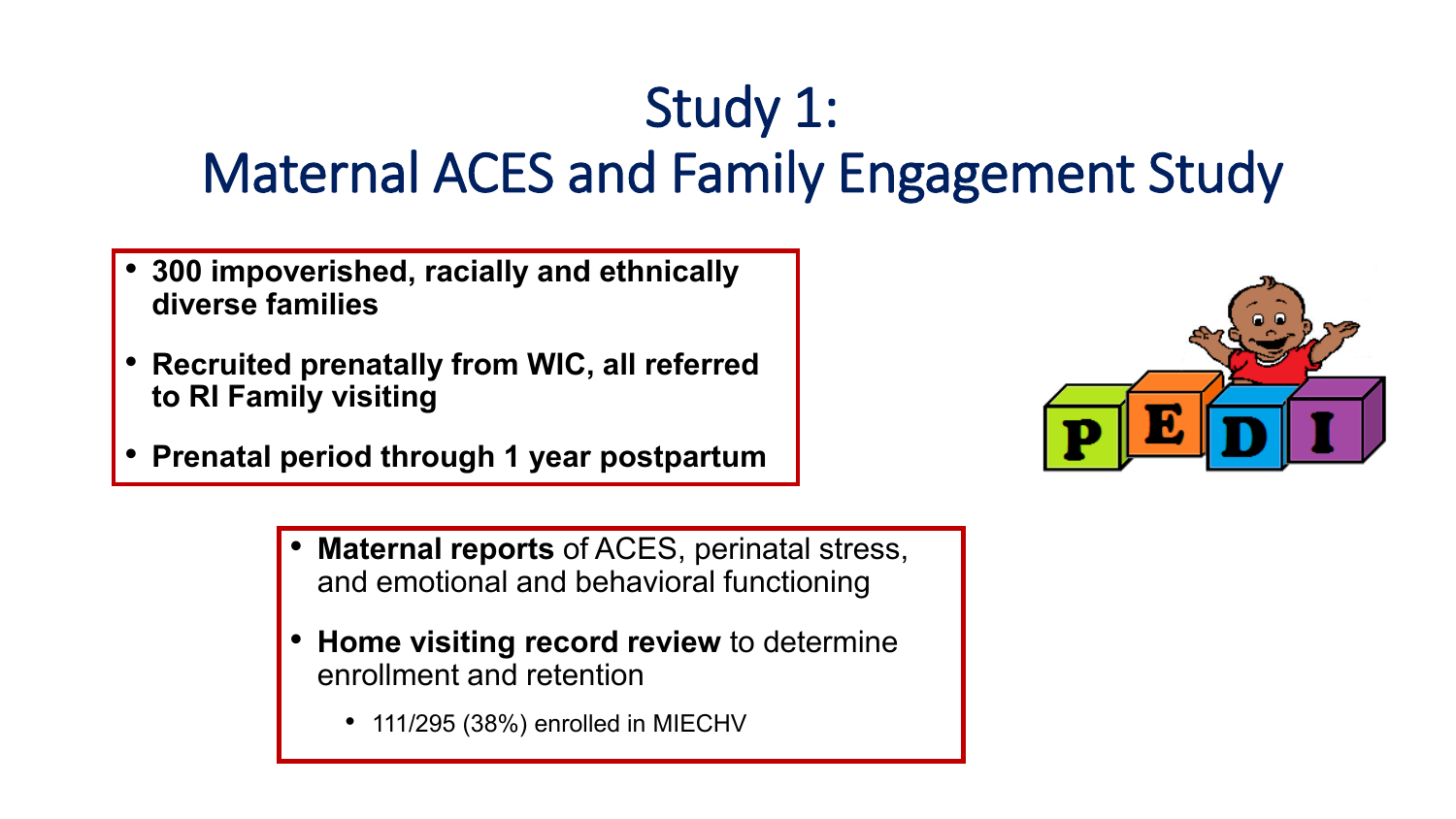### ACES and MIECHV Enrollment

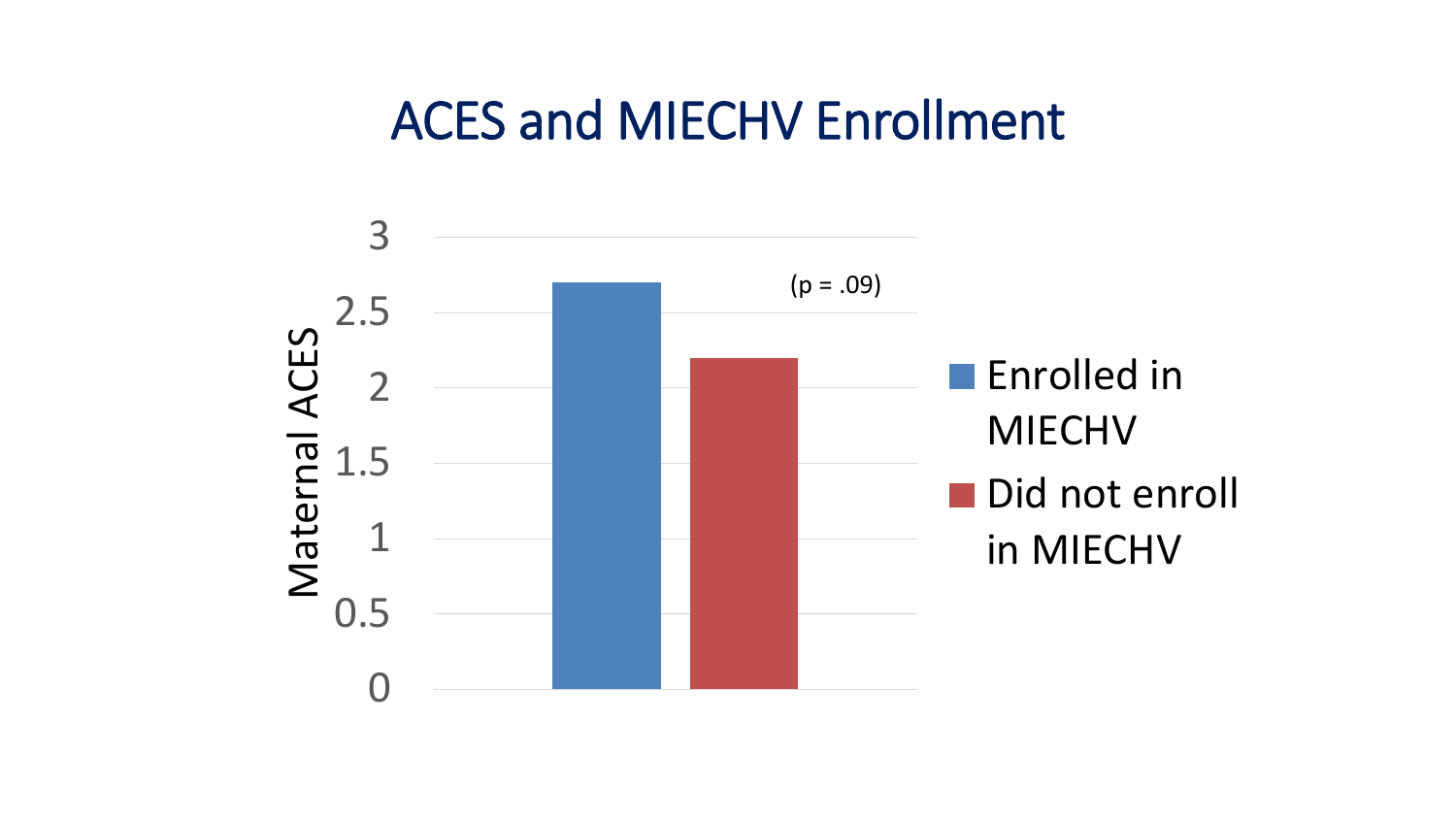### ACES and MIECHV Retention

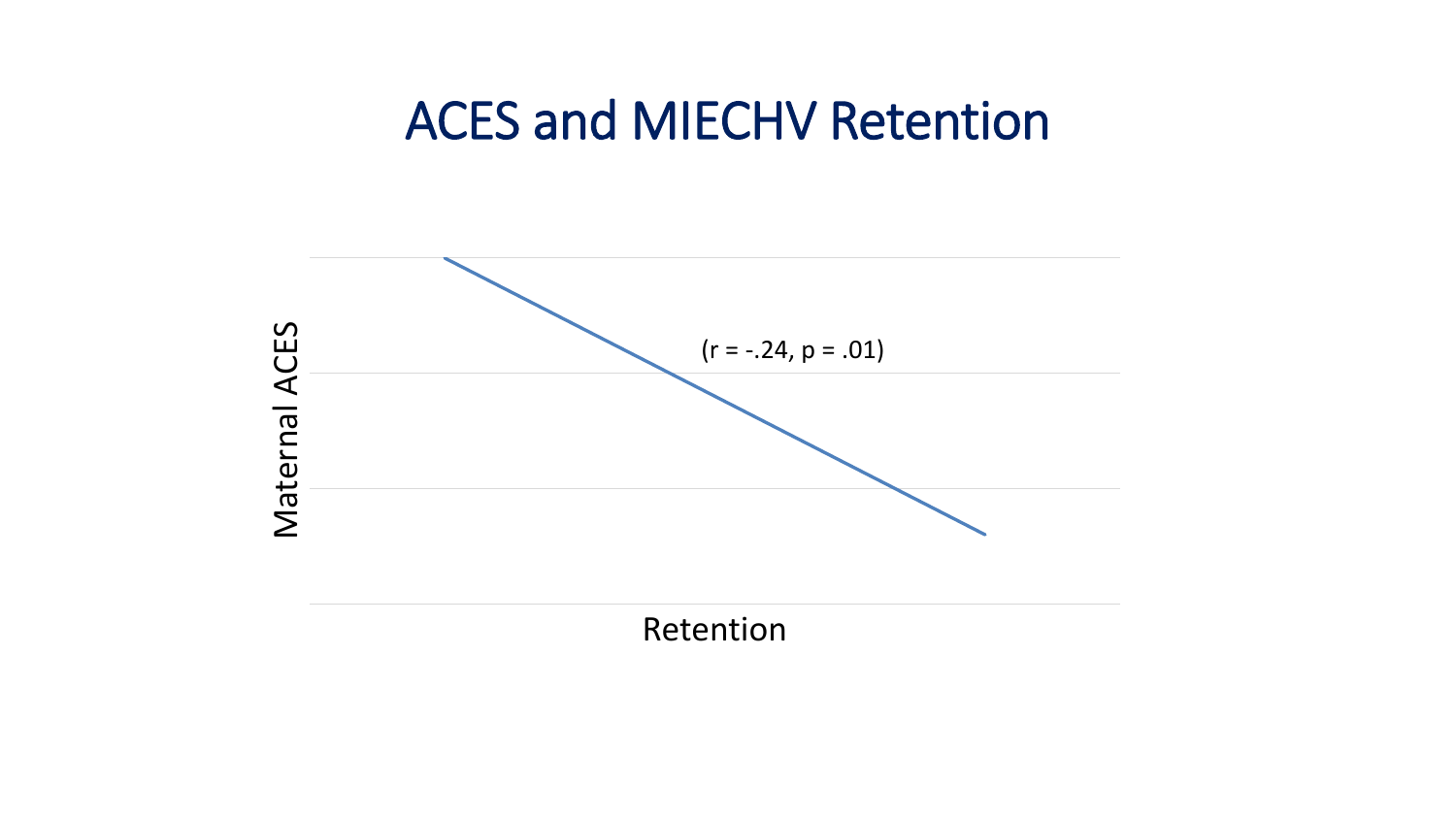# Study 2: Rhode Island MIECHV Parent Survey Data

- **650 impoverished, racially and ethnically diverse families who enrolled in RI MIECHV**
- **Completed HFA parent survey at the time of referral/enrollment in Rhode Island MIECHV**

#### • **Adversity Composite**

- Childhood Maltreatment and Other Adversities
- Violence, Substance Use, Mental Illness in Adulthood
- **Home Visitor Perceptions of Family Engagement**
	- Ratings completed following each home visit
	- Perception of engagement in program
	- Perception of engagement with home visitor

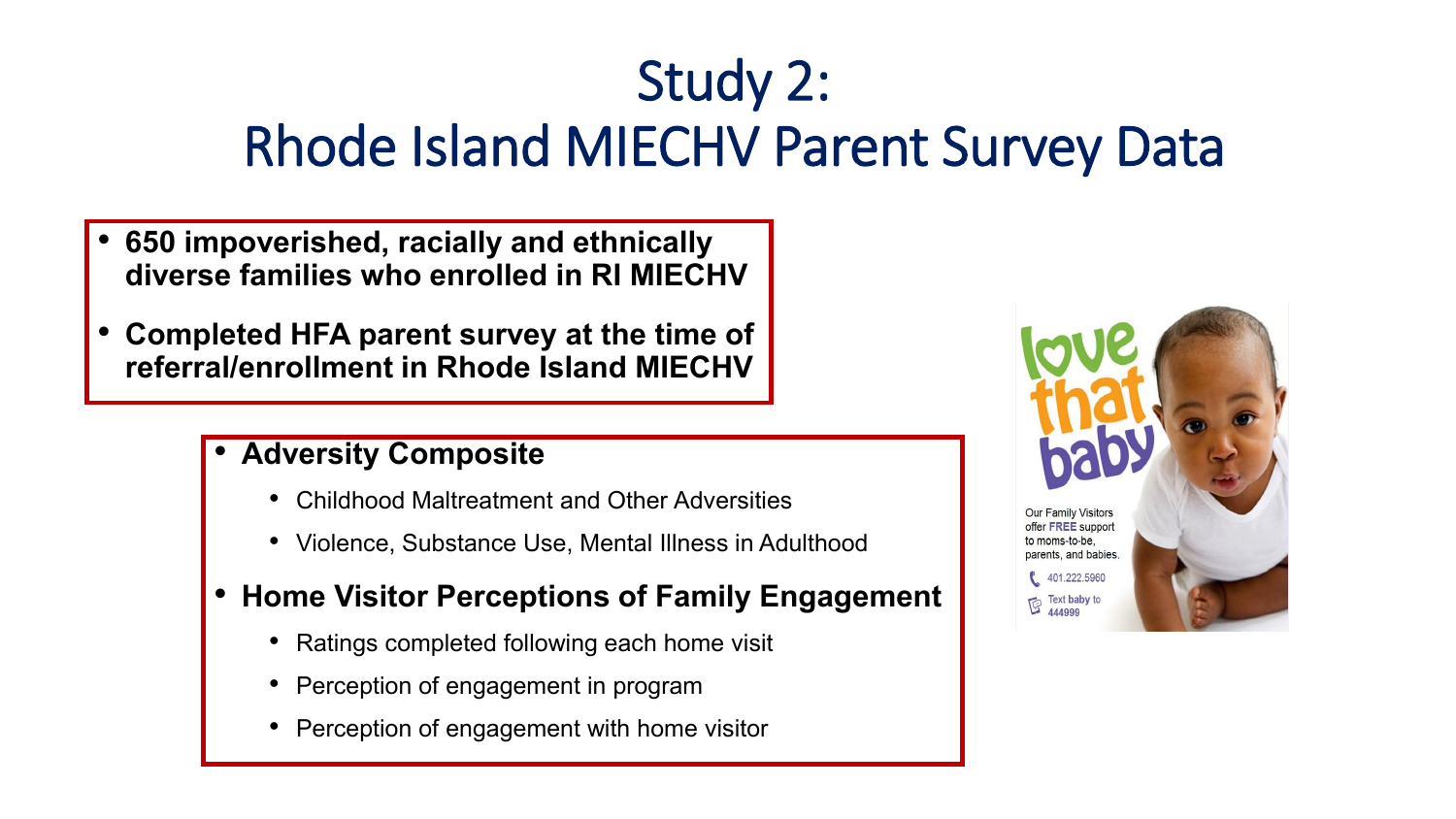### Adversity and Engagement with Program



Engagement with Program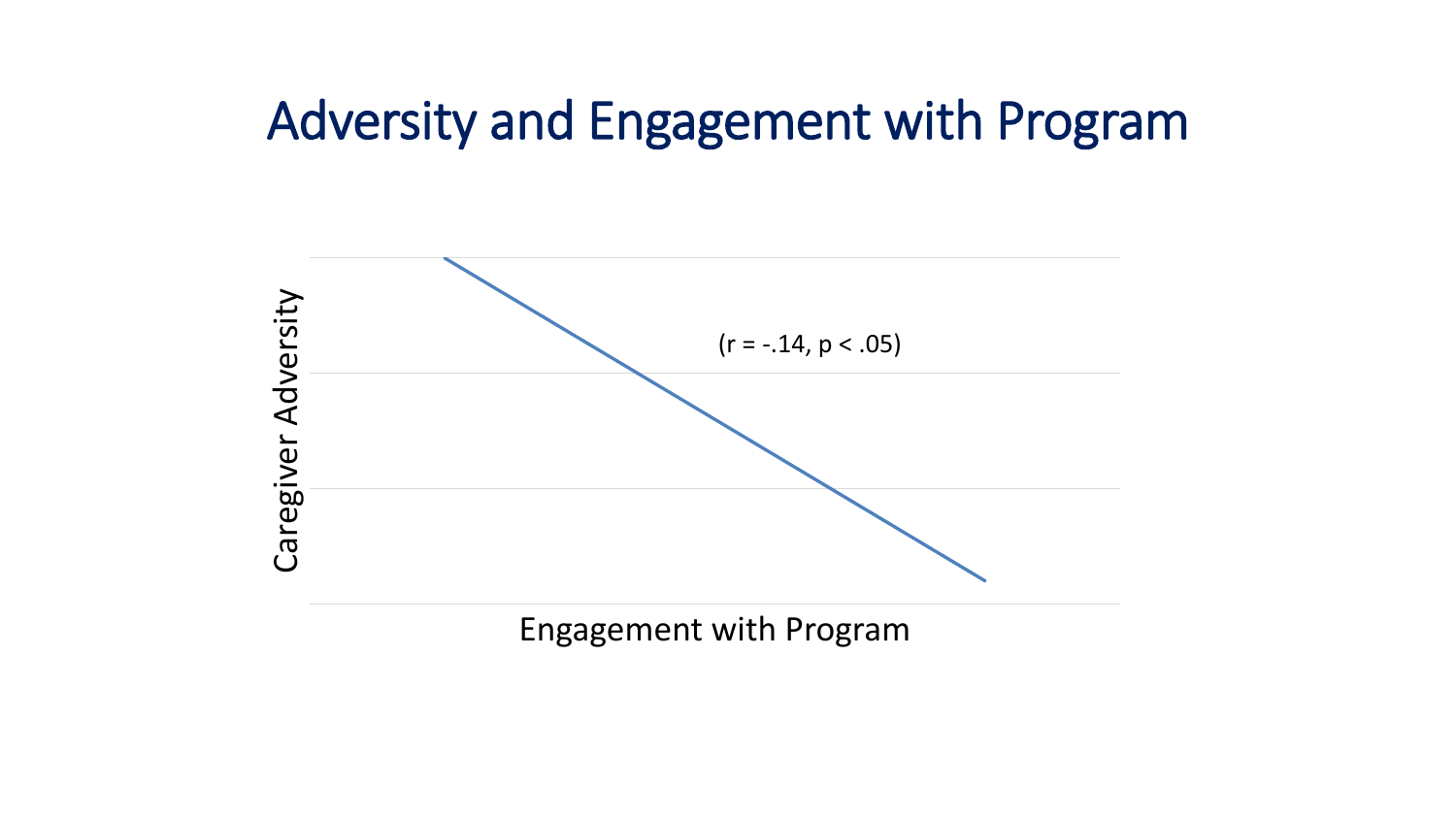## Implications for Precision Home Visiting

- Universal assessment of ACES/adversity at the time of referral/enrollment
- Subgroups based on ACES/adversity score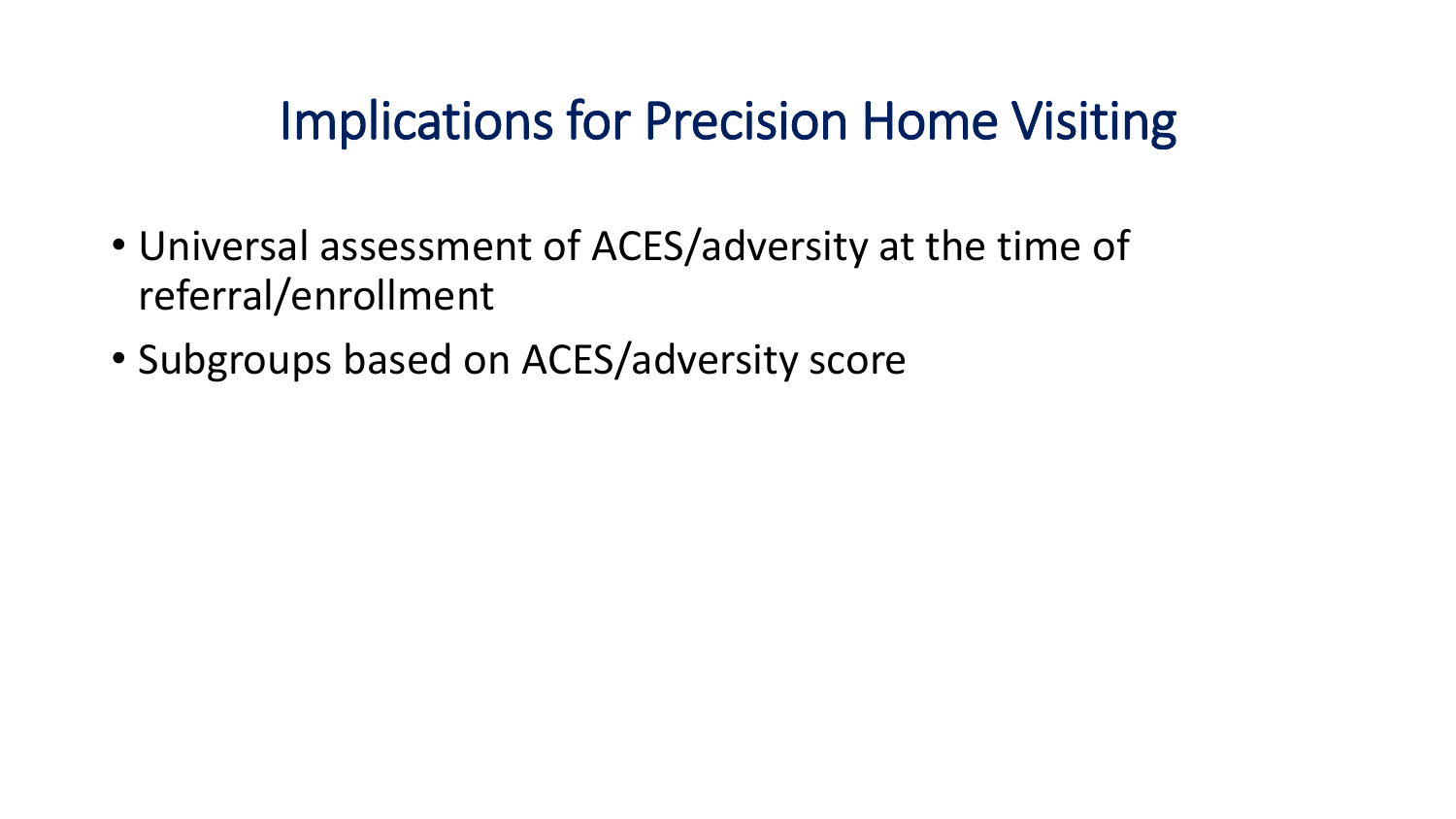## Tailoring Interventions to Support Caregivers with Adverse History

- What engagement strategies are most effective?
- What home visitor characteristics are most compatible?
- What are the active ingredients?
- What are the most effective intervention strategies to address caregiver trauma?
- Are there subcomponents/types of adversity that should be considered?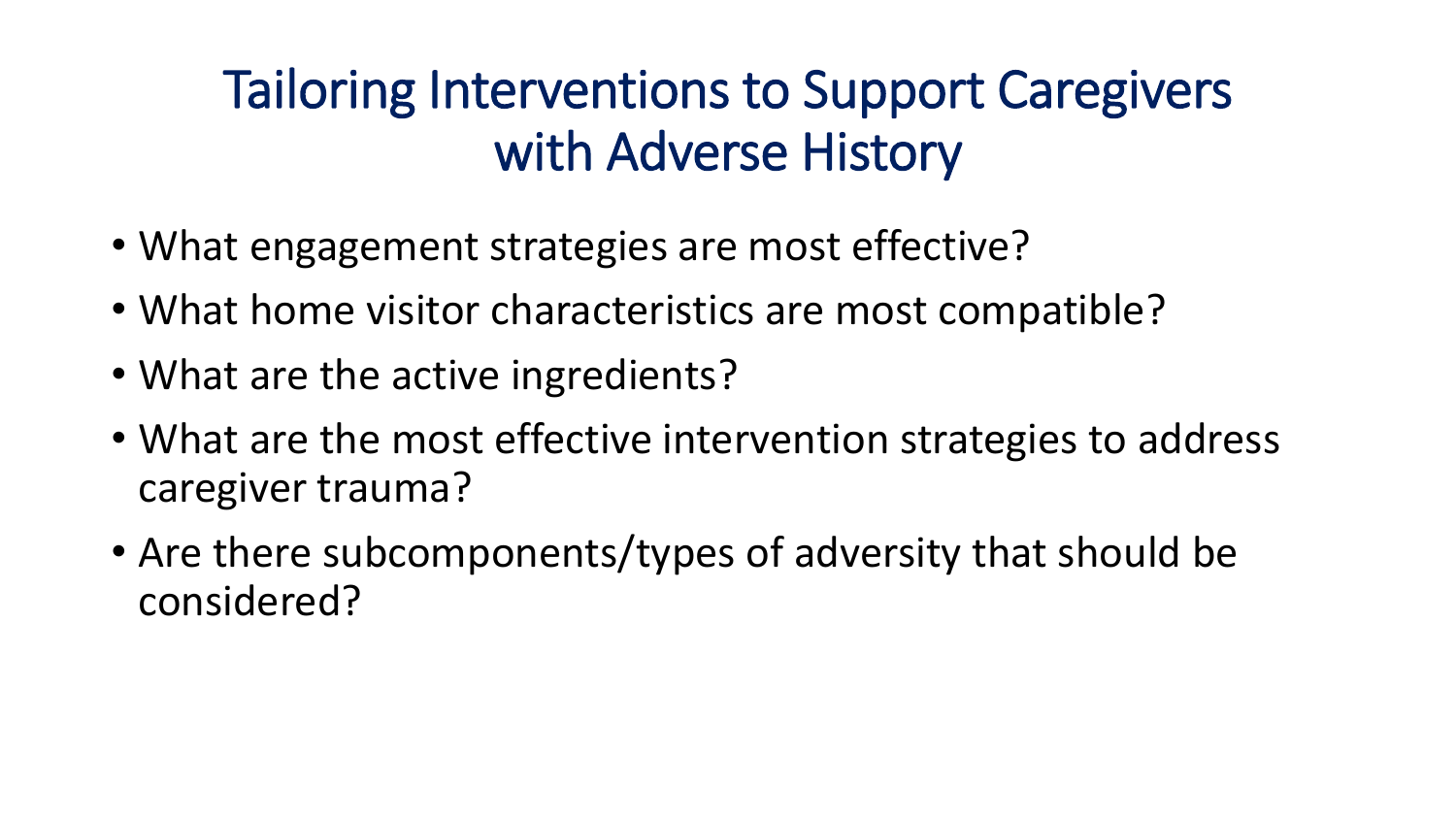How can we support home visitors to more effectively support families with adversity?

- Reflective practice and supervision
- Trauma informed approach
- Ancillary services
- Physical protection and legal support